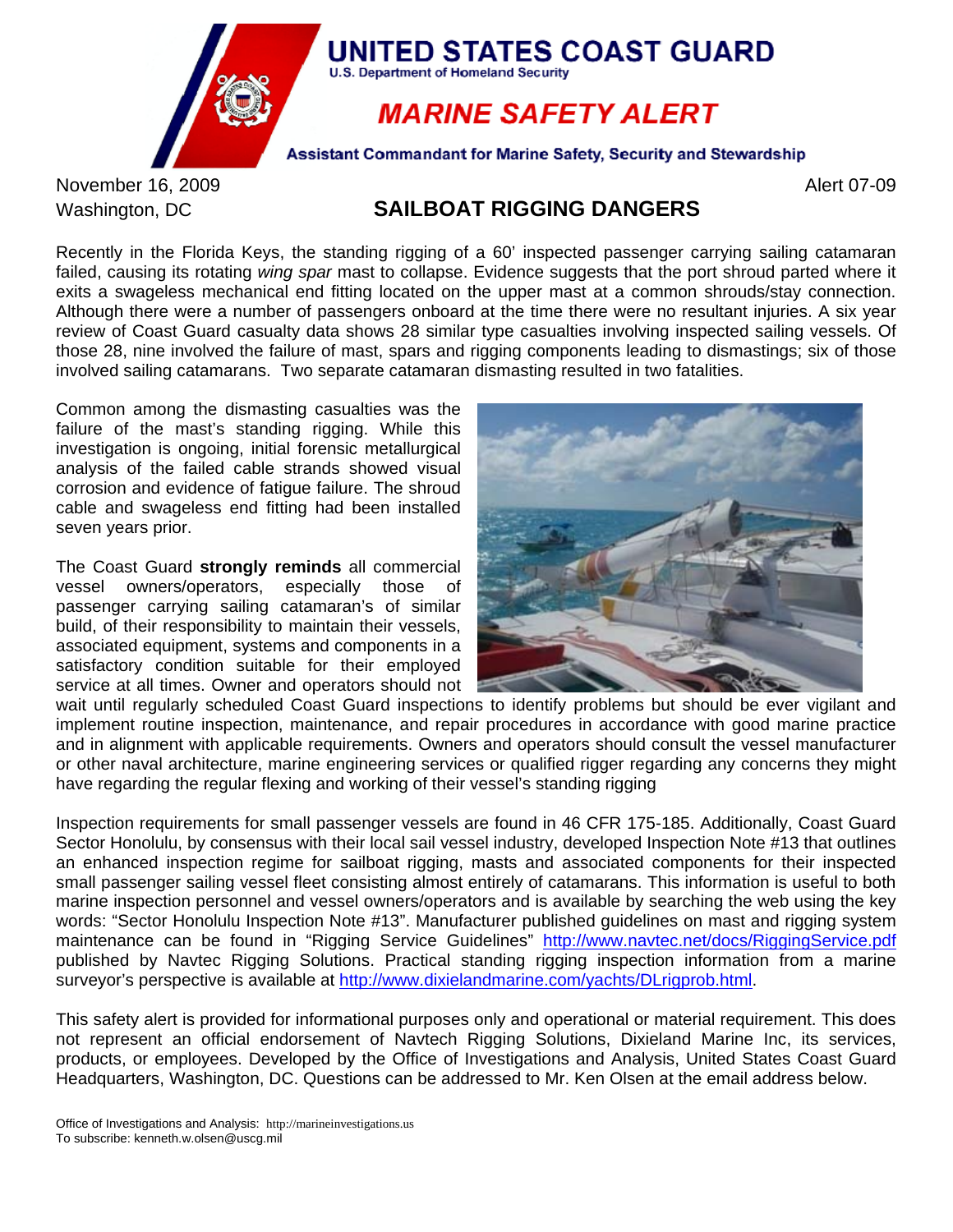

Inspection Note #13 October 16, 2008 Sector Honolulu

### **Inspection of Sail Rigging and Masts on Inspected Small Passenger Vessels**

- 1. PURPOSE. This inspection note provides guidance to vessel owners, rigging surveyors, other marine service providers, and Coast Guard marine inspectors on the inspection regime of sail rigging, masts, and associated components for inspected small passenger sailing vessels operating within the Coast Guard Sector Honolulu marine inspection zone. Although not prescriptive, regular inspections of rigging are already mandated in exis ting regulations. The primary purpose of regular rigging inspection is to determine, with some level of confidence, component service life in order to prevent equipment failures and related marine casualties.
- 2. REFERENCES. Subchapter T Small Passenger Vessels Under 100 Gross Tons.
	- a. 46 CFR 176.402 (c)(1) and 176.802.(a)(3)
	- b. 46 CFR 177.202(b)(12) and 177.330

# 3. DISCUSSION.

- a. Sector Honolulu investigated the condition of masts and rigging on inspected Bulletin (MSIB) was issued by Sector Honolulu urging owners and operators to which highlighted the need for enhanced surveys of Sector Honolulu's inspected sailing fleet. catamarans following two dismasting casualties that resulted in passenger fatalities. After the first casualty in late 2006, a Marine Safety Information thoroughly inspect masts, spreaders, shrouds and hardware to ensure their suitability for continued service. In 2007, a second dismasting casualty occurred
- b. Vessel Compliance Exams. As a result of two high profile serious marine incidents involving the catastrophic failure of masts on two inspected passeng er sailing catamarans, Sector Honolulu completed a two month surge operation conducting compliance examinations on its entire passenger sailing vessel fleet. The compliance examinations focused on the inspection of mast structures, rigging systems and sail area as well as the overall vessel condition. Sector Honolulu inspectors visited all of the 59 sailing vessels in our fleet. Of the vessels inspected, 41 (70%) passed the compliance exams without discrepancies, while the remaining 30% exhibited a variety of conditions. Of particular interest,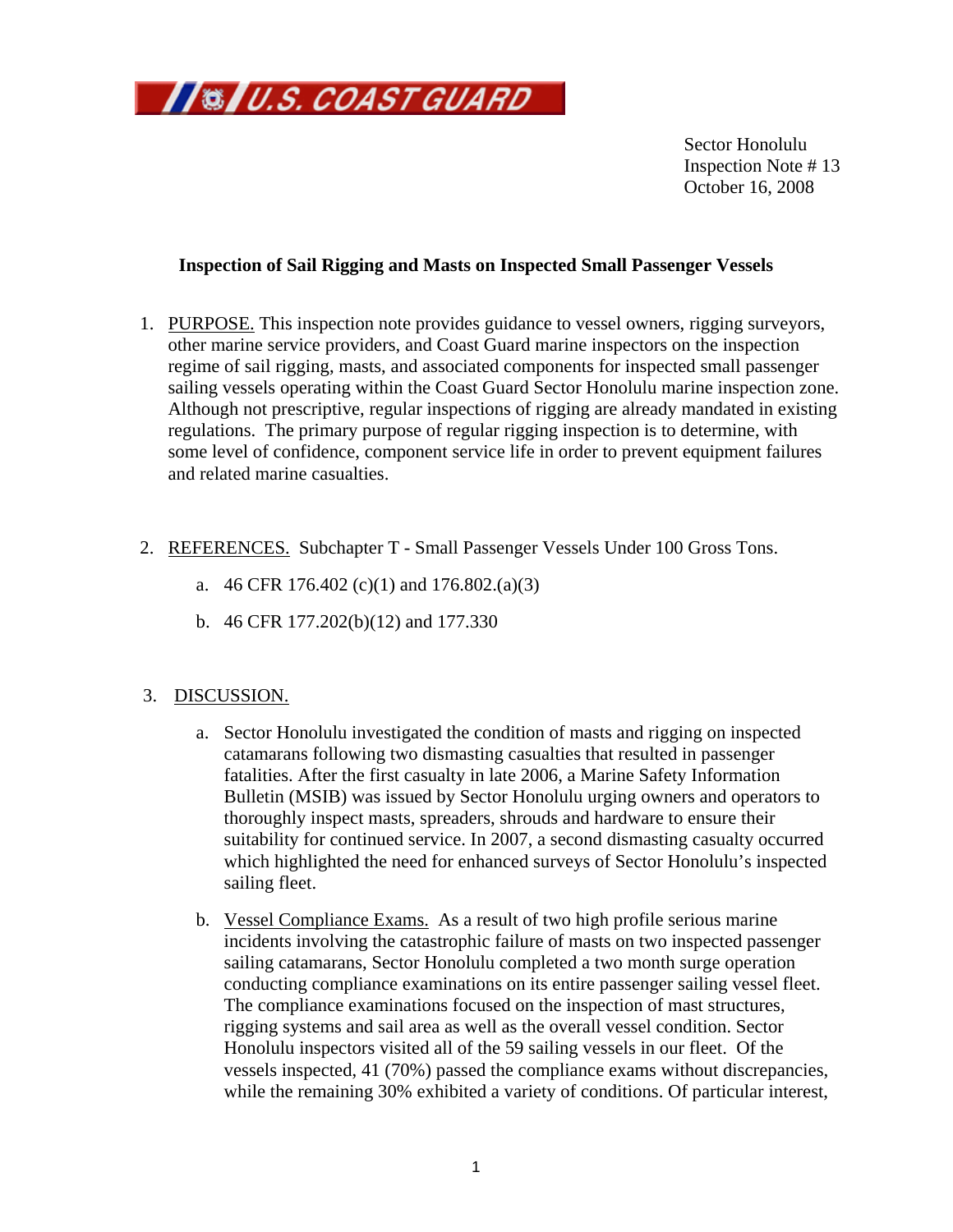issuance of CG-835s requiring immediate action prior to resuming sail operations. were given "no-sail" CG-835s requiring the reduction of available sail area to the approved amount. This evaluation of the inspected sailing vessel fleet and initial results of the investigations highlight the need for specific guidance on sail rigging inspection and servicing. This need was further highlighted by a third eleven vessels were found to have serious deficiencies that resulted in the These deficiencies included excessive corrosion, fractures or missing bolts in the masts, spreaders or mast arms. Three vessels were found to have excessive sail area, in one case over 200 square feet, on board and ready for use. These vessels dismasting casualty that occurred in the summer of 2008.

c. Industry Outreach. In early 2008, Sector Honolulu sponsored a small passenger vessel industry day which included a breakout session specific to sail rigging inspection. It was moderated by a Senior Traveling Marine Inspector from Coast Guard Headquarters and well attended by sailing vessel owners and operators, as well as rigging suppliers and surveyors familiar with the local fleet. Subsequently, Sector Honolulu held a follow-up meeting at the request of local rigging service personnel to sort out technical details. This inspection note is the result of that collective expertise and provides additional guidance applicable to all inspected small passenger sail vessels, with particular attention to catamaran sail rigging and associated equipment. Peer review was also conducted by several catamaran designers and builders who regularly submit their designs, including rigging to the Coast Guard Marine Safety Center for review and whose designs are represented in the local sailing fleet.\*

\* Source: Roger Hatfield-Gold Coast Yachts; John Marples-Marples Multihull *Designs; David Walworth-Walworth Yacht Designs; Kurt Hughes-Kurt Hughes Sailing Designs; and Pete Melvin-Morrelli and Melvin.* 

- 4. DEFINING THE PROBLEM. Hawaii's small passenger sailing vessel fleet is comprised of 95% multi-hull vessels that operate in more extreme wind and sea conditions than are experienced by the national inspected sailing fleet, often with passenger loads at or close to the vessels' capacities. The inherent high initial stability of multihulls due to their beam and the resulting stiffness of the hull, especially when fully loaded, translate mo re force directly to the rig compared to similar sized monohulls that roll out (heel over) as wind pressure increases. Th is combination of unique sailing design and a high wind operating environment make regular inspection of key components critical to good preventive maintenance.
	- a. Variables. The many variables in rig design, component materials and attachment methods as well as vessel general use makes it clear that there is no single solution. The service life of sail rigging varies according to each vessel's design, characteristics, and may depend on multiple variables including:
		- i. Mast construction material (e.g. wood, aluminum, carbon fiber);
		- ii. Mast installation (e.g. fixed, rotating or free standing);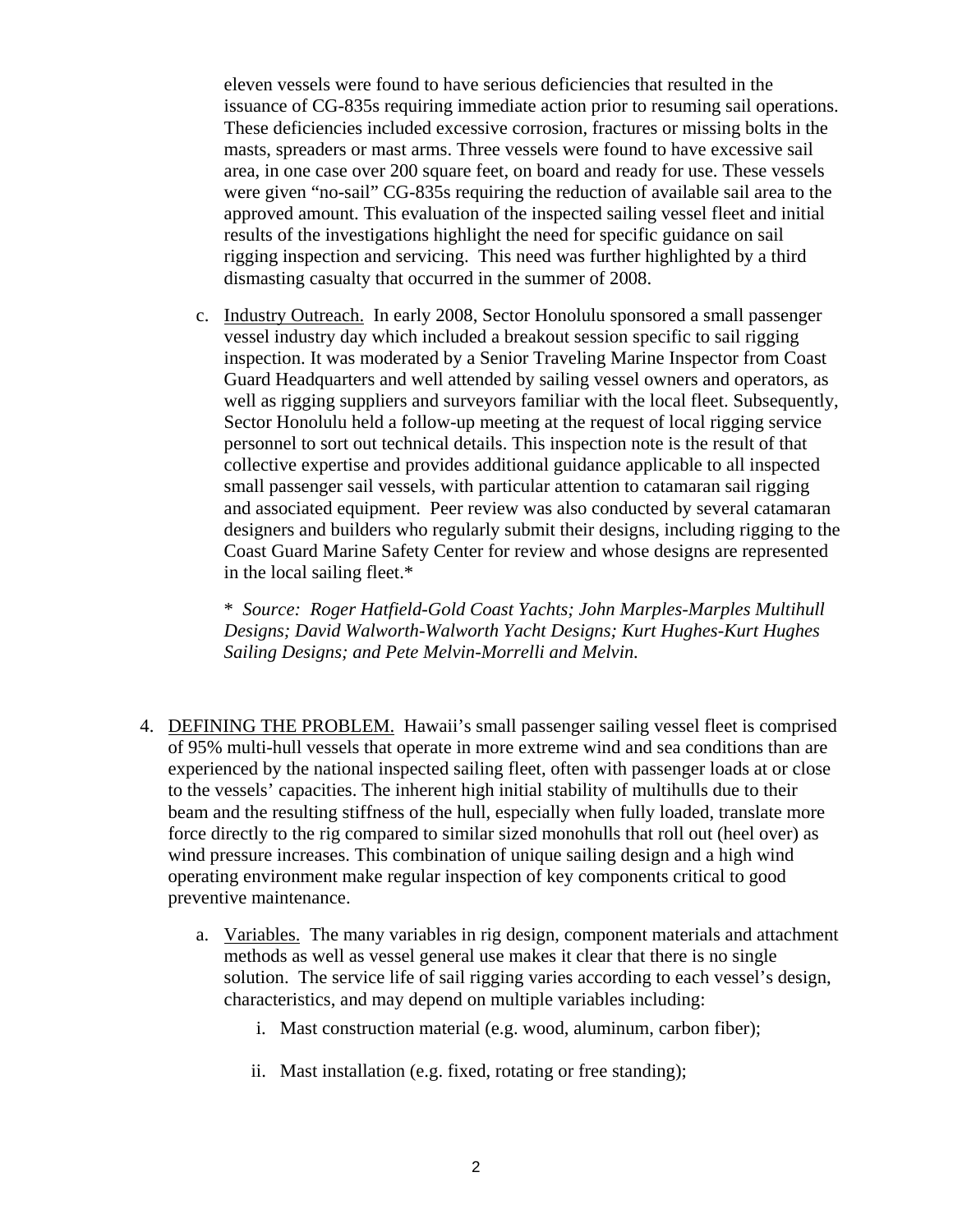- iii. Rig type (e.g. masthead, fractional);
- iv. Rig complexity (e.g. stiff mast minimally stayed  $-$  as few as 3, vs. flexible mast heavily stayed – as many as 16 or more);
- v. Route severity (e.g. protected vs. exposed waters);
- vi. Frequency and duration of operation (e.g. length of cruise; number of trips per day; hours under sail per week, month, or year);
- vii. Design safety factor and review process (rig pedigree and/or review by USCG Marine Safety Center (MSC)).

The consensus of operators, marine inspectors, surveyors, service personnel as well as published information indicate that a vessel-specific rigging maintenance regime will best assist in determining the reasonable service life of components and overall safety based on individual operations and circumstances.

### 5. IMPLEMENTATION.

- a. Inspection Regime. Small passenger sailing vessels operating in the Sector Honolulu zone shall develop and implement a regular rigging examination regime that wi ll include, at a minimum:
	- i. A written preventive maintenance inspection schedule of the rig and associated equipment, as well as an inventory of rigging components including sizes and materials;
	- ii. A replacement schedule for all rig components based on inspection results, service history, and manufacturer's recommendations;
	- iii. All components of the preventive maintenance plan and replacement schedule shall be suitably documented (e.g. written reports, surveys, photos) and may be provided as proof of annual inspection of rigging and associated components;
	- iv. A report from a third-party surveyor may be required when a regular inspection regime and in-house expertise are not evident. When used, the reports of independent third party rigging surveyors should address the elements of a rigging regime described in Enclosure (1). Small passenger vessel operators may voluntarily use independent third party rigging surveyors in addition to their own regime.

against conditions found onboard, including the expertise and ability of content of a regular rigging survey based on an actual third party rigging The attending CG marine inspector will evaluate the inspection regime the company to conduct a meaningful in-house inspection. Enclosure (1) provides a generic list of key components that should be addressed in any inspection regime. Enclosure (2) is an example of the recommended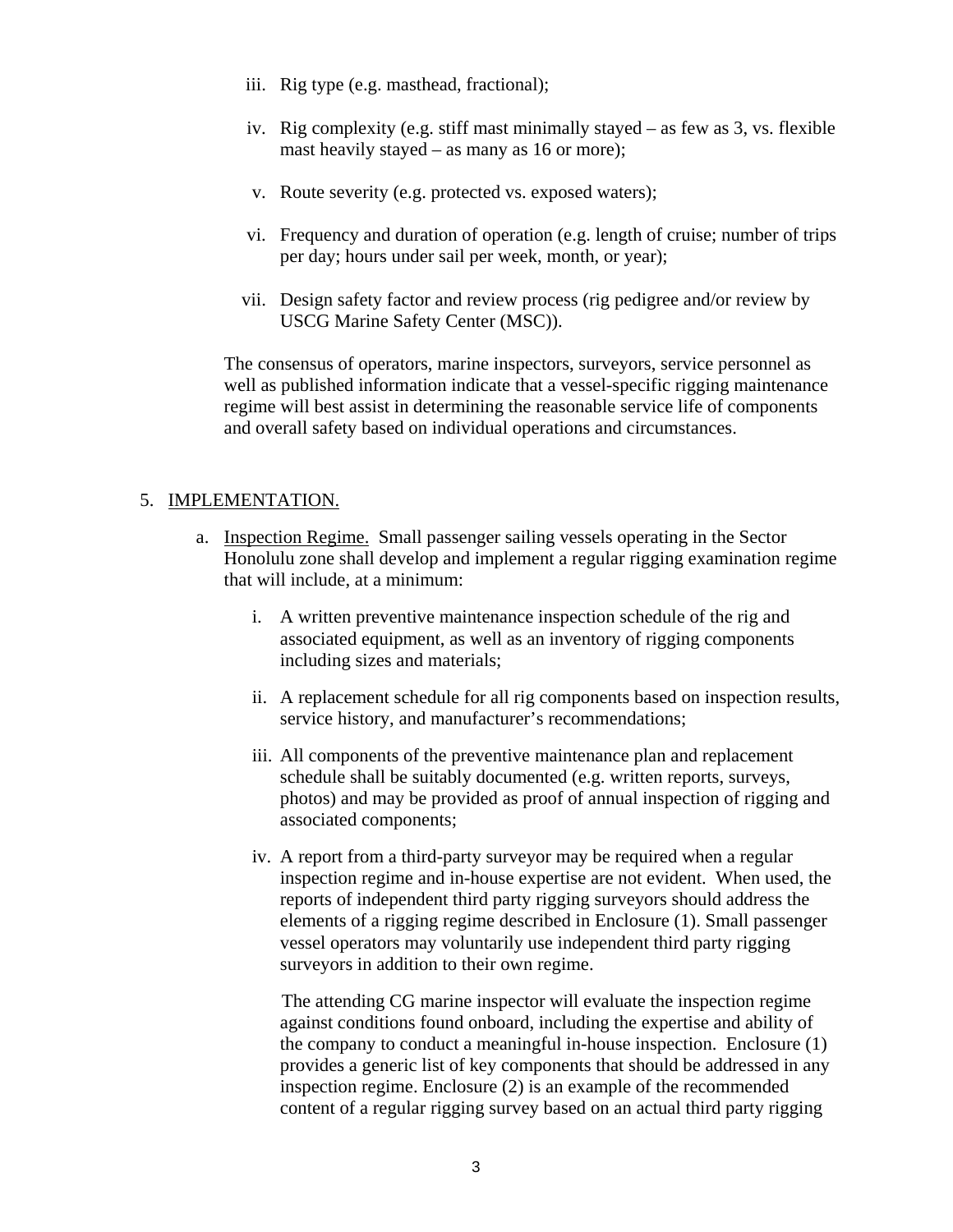level of detail in a thorough survey report. An inspection regime should include manufacturer and/or designer recommendations, if available, for survey. This sample is for illustration purposes only to show the expected inspection intervals, proper tuning of the rig and replacement schedule of the rig components.

- b. Catamaran Specific. The inspection of catamaran rigs shall specifically focus on the forestay load path and attachment to the hulls, including but not limited to bridles, gull stays and the bow tube or beam arrangements.
- c. Component Inspection and Service Life. Regular rigging survey and inspection in the context of this guidance document is intended as preventive maintenance and shall be primarily based on a detailed visual examination of the rig and associate d components, supplemented by the use of visual magnification (e.g. pocket microscope) and non-des tructive testing (NDT) as necessary. The vessel owner/operator shall provide an inventory list to include age and recommended life span for all the components including the mast and wire rigging as part of their inspection regime.

recommendations, operating experience, prior rigging inspection, and component than 10 years old. Components and/or rigs with minimal to no local service history should start with conservative inspection cycles and be examined very closely until operating history and subsequent inspection provides the confidence The vessel owner/operator may substantiate the service life of rig components by considering the variables discussed in paragraph 4, manufacturer replacement or repairs subject to oversight and concurrence by the attending CG marine inspector. Special attention should be given to components that are more that a reliable life cycle trend is emerging.

- 6. INSPECTION INTERVALS AND GUIDANCE. The below replacement cycles outlined in this section are offered as general guidelines with the exception of un-stepping the rig. Rep lacement cycles of rigging may be modified based on materials, design criteria, or manufa cturer's recommendations.
	- a. Un-Stepping the Rig. The purpose for un-stepping the rig is to provide a close-up visual inspection of the entire rig including the mast step as well as critical attachments of shrouds and stays at both the mast and anchor points (chain plates), see Enclosure (3) for details. Clevis and cotter pins, toggles, and cable or rod end fittings can be inspected more thoroughly when the rig is un-stepped.
		- i. CG inspection of an un-stepped mast will generally occur at a minimum rigging pins at cable terminations. As a multiple of the regulatory twoyear haul out cycle for vessels operating in saltwater, it is anticipated that un-stepping the rig will be concurrent with scheduled drydock exams. interval of once every 6 years. Disassembly is not required except for
		- ii. Chain plates may also be removed at the discretion of the attending CG marine inspector.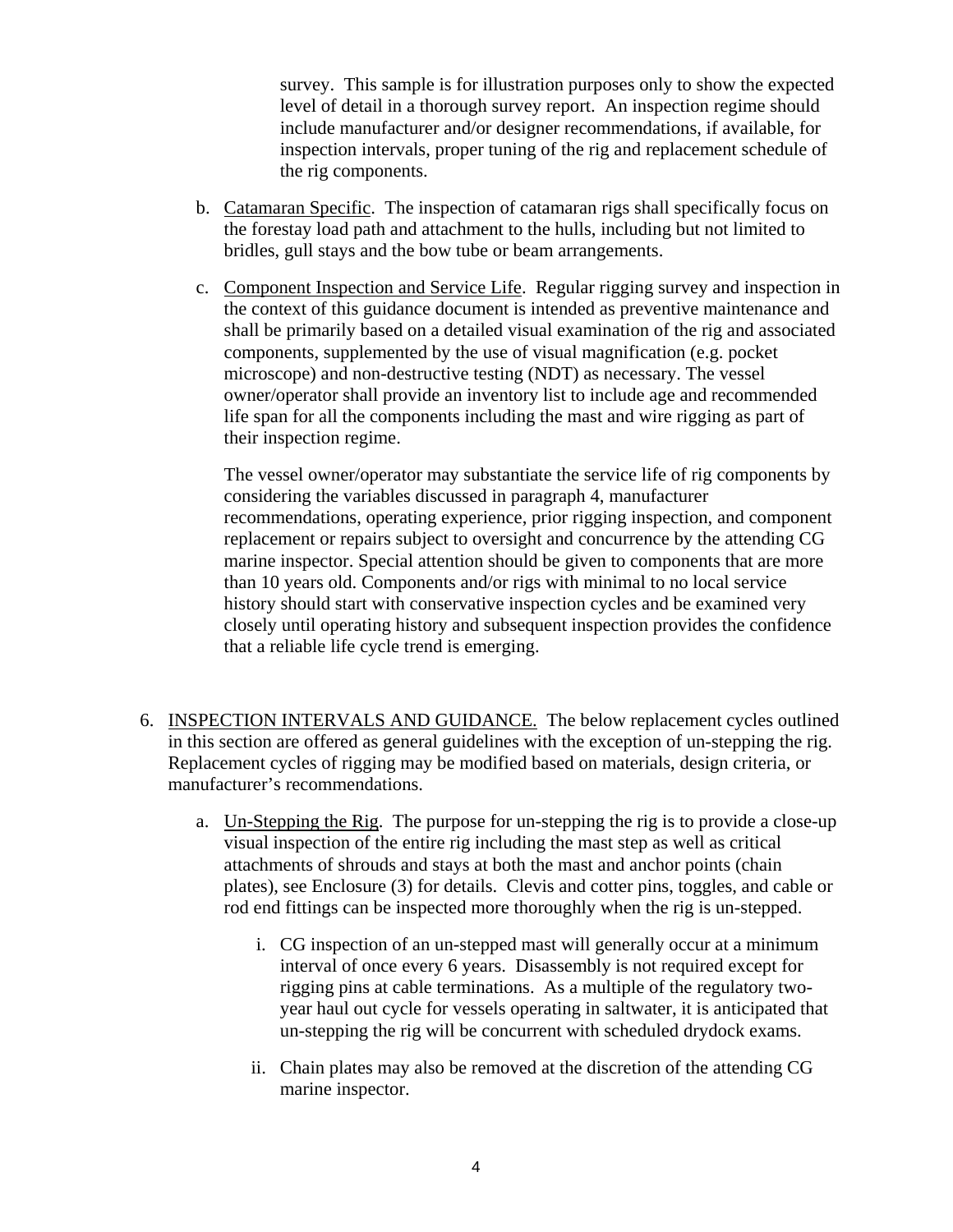- iii. Once the rig is re-installed and statically tuned, CG marine inspector may attend for operational tests and sea trials as appropriate.
- b. Wire Cable: Un-stepping the rig is also the time to consider renewals and/or replacements associated with rigging wire cycles. A rigging wire cycle is a recommended replacement/renewal duty life cycle interval. Industry sources consulted provided the following general guidelines for replacement/renewal subject to regular detailed visual examinations, environmental conditions and regular maintenance. The following guidelines apply to stainless steel wire rigging and are not absolute, but are considered good marine practice. A 6 year un-stepping interval would translate to a rigging wire cycle as follows:

Change end fittings every 2nd cycle or 12 years; Change wires every cycle or 6 years; Change chain plates every 3rd cycle or 18 years.

 *\* Source: Morrelli and Melvin, Gold Coast Yachts, SECO South (Navtec)* 

c. Wire Cable Fittings: Rigging wire cycles include not only the service life of the wire cable itself, but the end fittings used to make standing rigging attachment s and the chain plates they are attached to. The two most common methods of cab le attachment are swaged (factory compression end fittings) or swageless (mechanical field installed end fittings). Common trade names for swageless fittings include Norseman, Sta-Lok and Hayne. These fittings are usually composed of 300 series grade stainless steel, which provides greater corrosio n resistance in th e marine environment. The service life of these fittings can vary, and so should be given close scrutiny at regular intervals. In general, increased salinity, temperature, and load cycles will require more frequent component repl acement.

#### d. Alternative Rigging.

- i. Fiber Rigging. Cable rigging systems other than stainless steel are specialized installations that come in a variety of materials and associated end fittings. The manufacturer should be consulted for details on inspection and longevity.
- ii. Rod Rigging. Rod rigging is a specialized application usually seen on purpose-built racing rigs, such as retired America's Cup boats. The end fitting is a cold formed rod head and unique to this style of rigging. They can and should be disassembled for inspection and/or NDT at regular intervals, similar to swageless mechanical end fittings. While rod will generally last longer than wire, re-heading is usually recommended after disassembly or as specified by the manufacturer.
- e. Recommended Safety Equipment. Based on recommendations resulting from Hawaii's serious marine incidents, a cutting tool of a sufficient size and strength to cut through vessel rigging is highly recommended on board to free the rig from the vessel in the event of dismasting to prevent further damage to the hull or persons on board.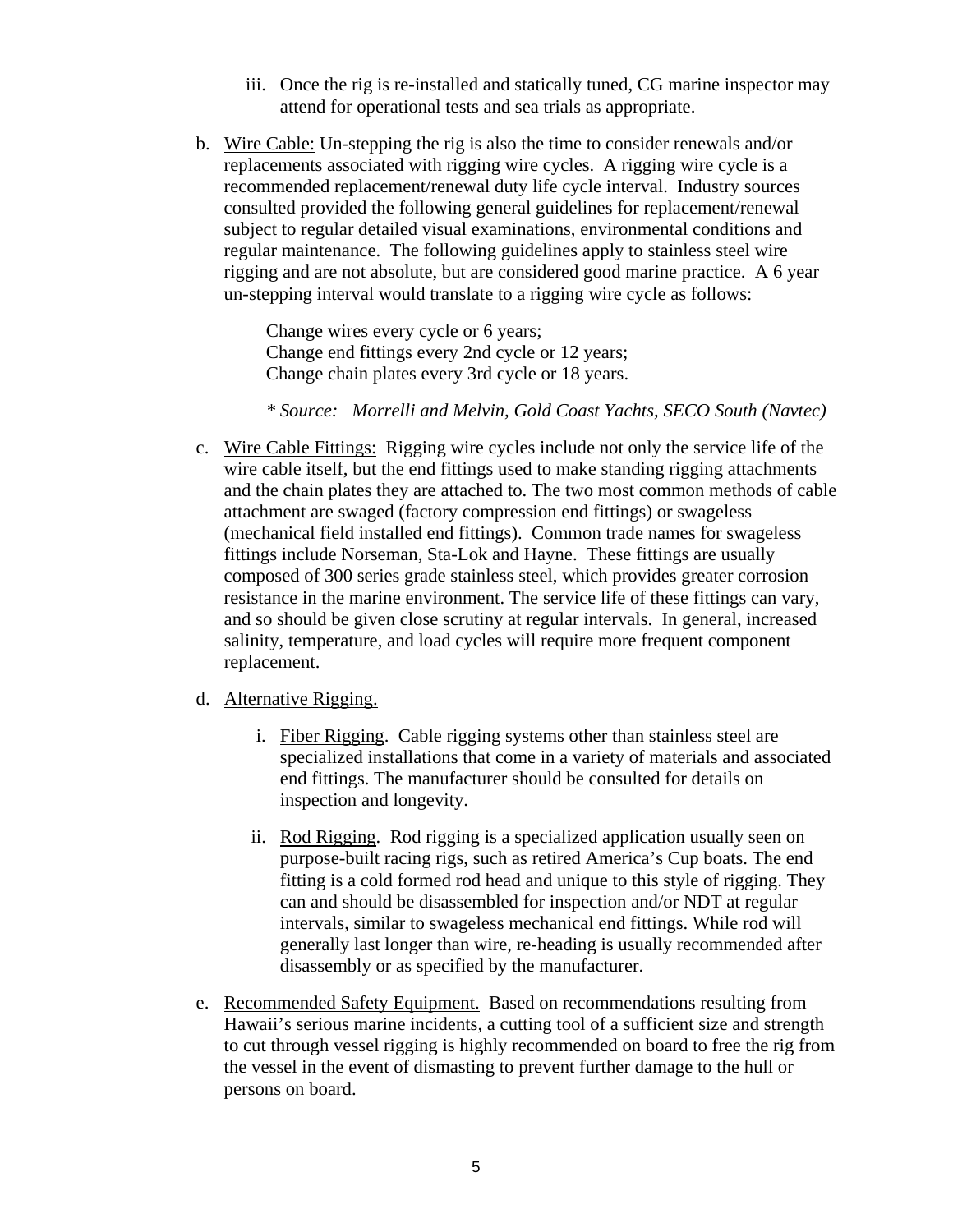- f. Modification or Changes to Rigging or Sail. Sector Honolulu and/or your local CG marine inspector shall be notified prior to any changes or modifications t o the rig and sail plan of record. The level of plan review will depend on the de gree of modification and will be determined by Sector Honolulu or your local CG marine inspector prior to carrying passengers for hire. Part of the annual rigging inspection will include a discussion of any changes to the rig and associated hardware as well as a verification of the approved sail plan as necessary.
- g. Non-Destructive Testing. NDT is appropriate when questions exist after clos e visual examination. The use of NDT will be at the discretion of the attending CG marine inspector. Hull integrity and strength in way of chain plates, the mast step and other critical attachment points shall be evaluated. If a rigging component is pitting or crevice corrosion, the particular component shall be renewed, replaced found with evidence of significant deterioration such as fractures, excessive in-kind, or proven satisfactory through agreed upon NDT processes.
- h. Deficiencies. If the rigging examination regime and or conditions found aboard are unsatisfactory, the marine inspector may apply operational control on the vessel until such conditions are resolved. For example, if the vessel do es not have a complete inv entory, including age and recommended life span, the marine inspector shall issue a CG-835 to require the company to provide the inventory list to include age and recommended life span for all the components, mast and wire rigging. The company shall be given 30 days to comply with the requirement.
- i. Marine Inspectors Going Aloft. Sector Honolulu marine inspectors shall not go aloft in a harness using the vessel's lines. Inspectors can use binoculars from the deck level to identify anomalies. If the inspector identifies an item of concern from the deck level, the company can send an employee aloft to video tape the region for the marine inspector, obtain a third party rigging survey, or use certified machinery such as a "pettibone" or "cherry picker" man-lift crane.
- j. Appeal Process. Vessel owners/operators are reminded that they may request reconsideration verbally or in writing through Sector Honolulu's chain of command starting with the Chief of Inspections. If unsatisfied with Sector Honolulu Officer-In-Charge, Marine Inspection (OCMI) decision, owners/operators also have the right to submit a formal appeal in writing to the Commander, Fourteenth Coast Guard District via the cognizant OCMI. Additional information on the appeals process is contained in 46 CFR 1.03.
- 7. DOCUMENTATION: Upon completion of the annual survey, the CG marine inspector shall document the following items in the vessels permanent vessel file and/or in MISLE:
	- a. Detailed description of the rig and associated gear;
	- b. Drawings or pictures of rig and location of key components;
	- c. Manufacturer, purchase and installation dates of all components;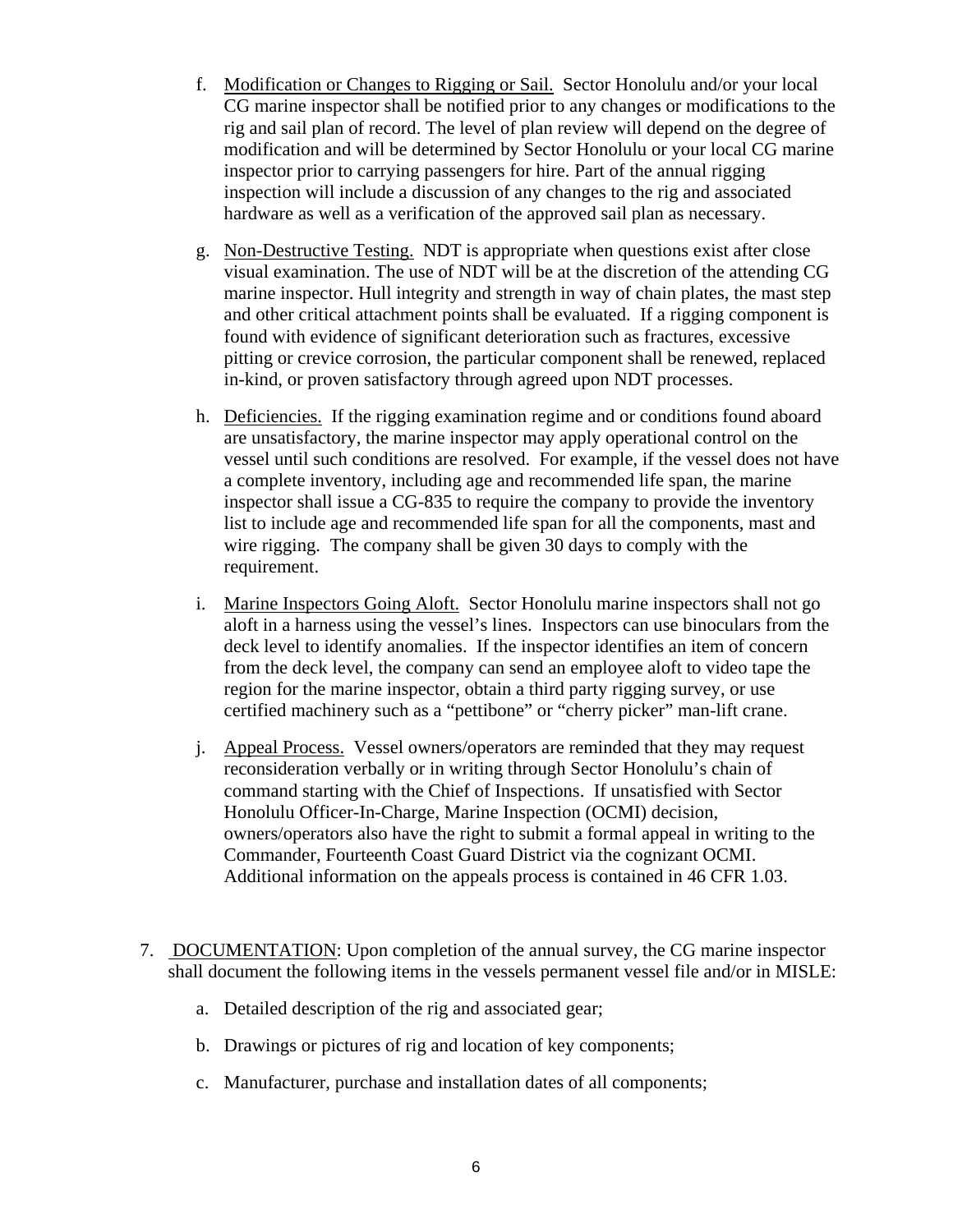- d. Types of furlers and tensioning systems;
- e. Description of sea trials including tests of all sailing configurations on all points of sail, condition of cleats and running rigging while operating and any potential hazard or sail/rigging arrangement that impairs navigation or passenger safety.

Recommended references on rigging and sail vessel inspection are provided in Enclosure (4). Should you have further questions, please contact the Sector Honolulu Chief of Inspections Division at (808) 522-8260 x261.

- Enclosures: (1) Rigging Survey Key Components List
	- (2) Mast/Rigging Sample Survey Report Content
	- (3) Cable End Fittings
	- (4) Recommended References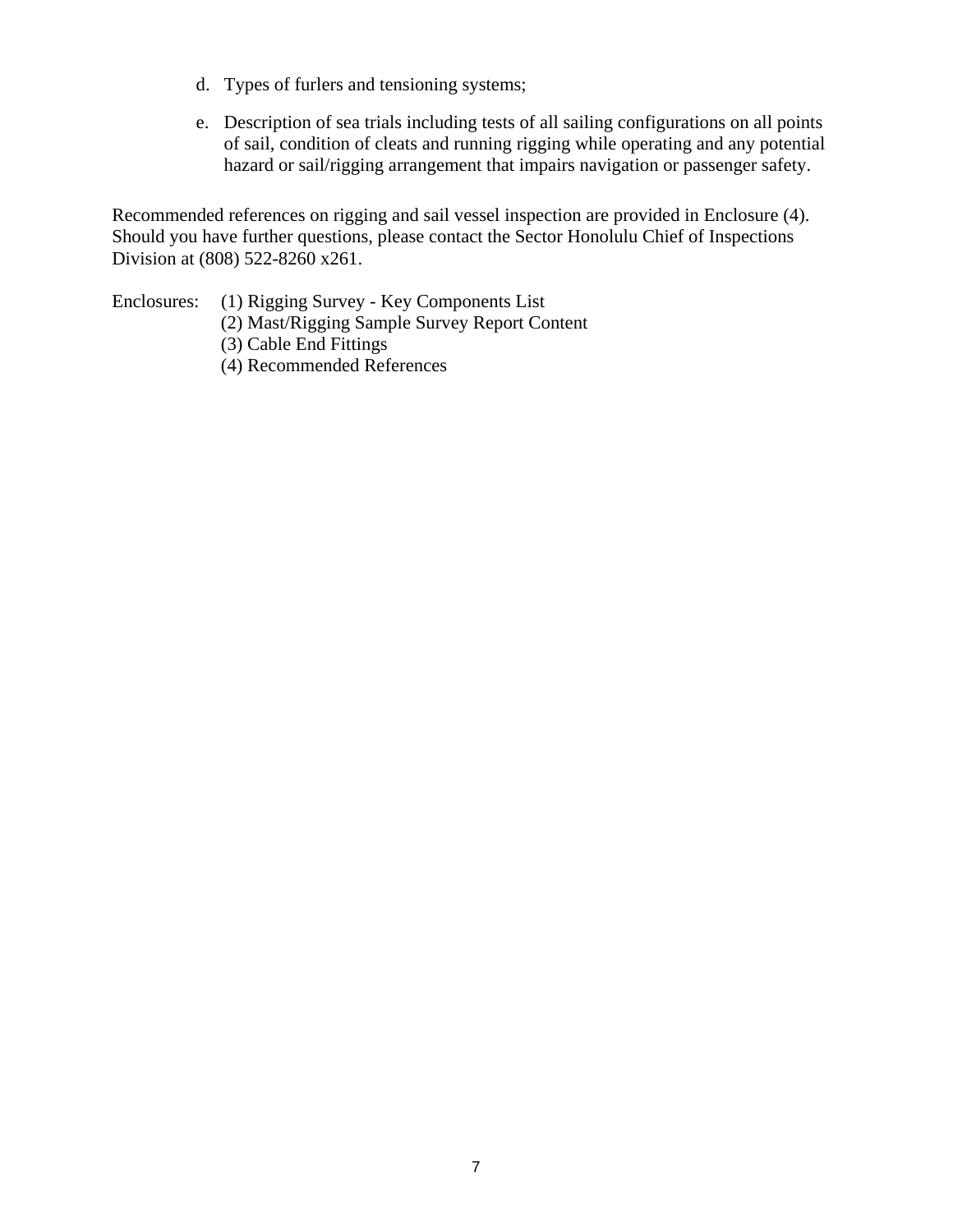# **Rigging Survey:**

- **1. General Rig Description**
- **2. Mast Step** 
	- **a. Compression Post**
	- **b. Base condition (drainage)**
	- **c. Mast Partners**
- **3. Chainplates** 
	- **a. Materials and condition**
	- **b. Fasteners**
- **4. Deck Hardware** 
	- **a. Travellers and blocks**
	- **b. Tracks for sheets and blocks**
	- **c. Shackles**
	- **d. Boom vang**
	- **e. Furling gear**
- **5. Winches** 
	- **a. Mast mounted**
	- **b. Deck/cabin top mounted**
	- **c. Line stoppers**
- **6. Spars** 
	- **a. Penetrations**
	- **b. Tangs**
	- **c. Spreaders and bases**
	- **d. Boom and gooseneck fitting**
	- **e. Spinnaker/Whisker poles**
	- **f. Masthead hardware and sheaves, etc.**
	- **g. Antennas, light, wind indicators, etc.**
- **7. Catamaran** 
	- **a. Crossbeam**
	- **b. Ladder and attachments**
	- **c. Dolphin/Pelican striker and bridle arrangement**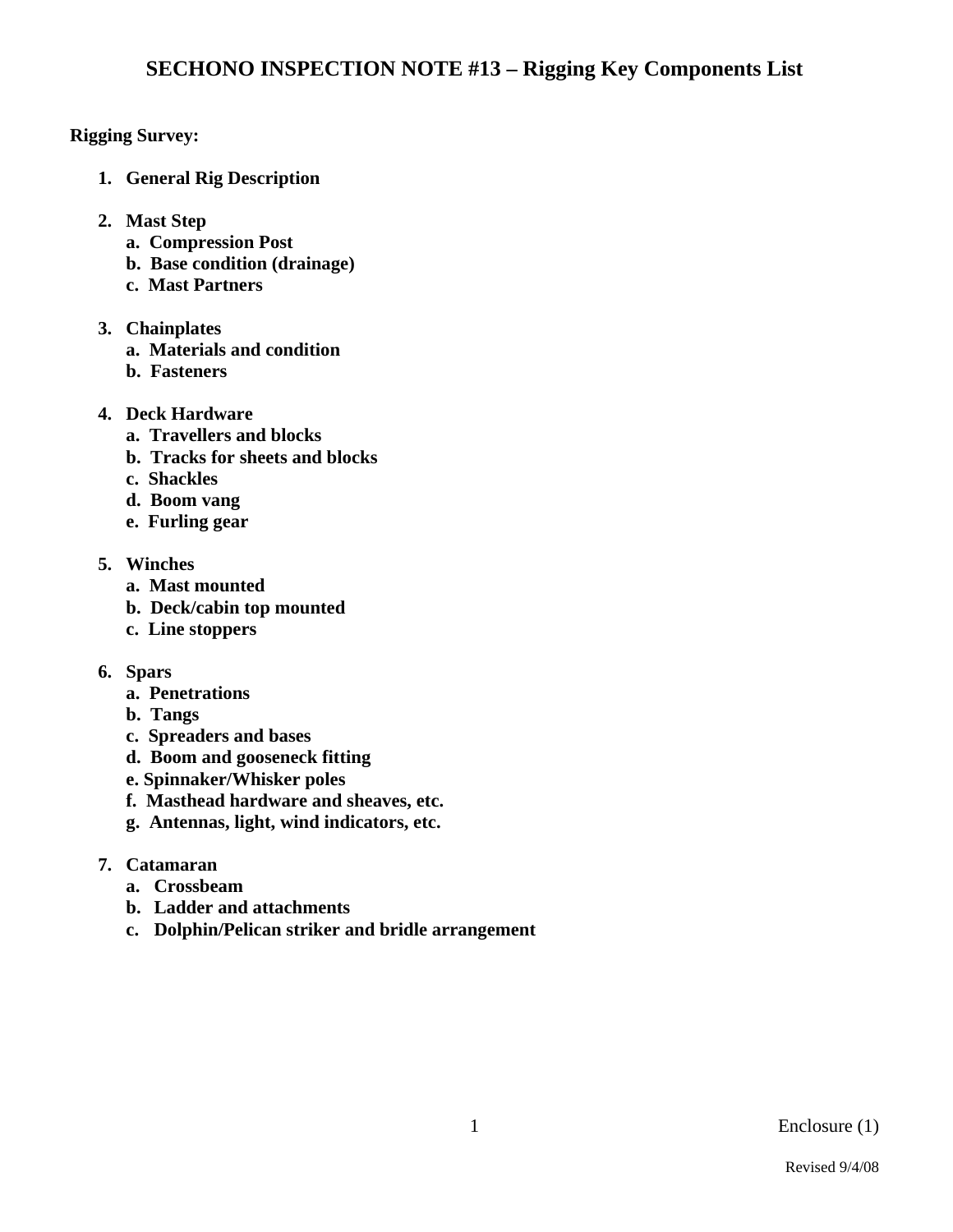# **8. Stays/Shrouds**

- **a. Wires**
- **b. Terminals/Swages**
- **c. Turnbuckles and toggles**
- **d. Adjustable backstay**
- **e. Clevis pins and cotter pins**

# **9. Running Rigging**

- **a. Halyards**
- **b. Splices**
- **c. Shackles**
- **d. Sheets**
- **e. Blocks**

# **10. Sails**

- **a. Correct sail area of record**
- **b. Battens**
- **c. Reinforcements and chafe patches**
- **d. Reefing points**
- **e. Stitching**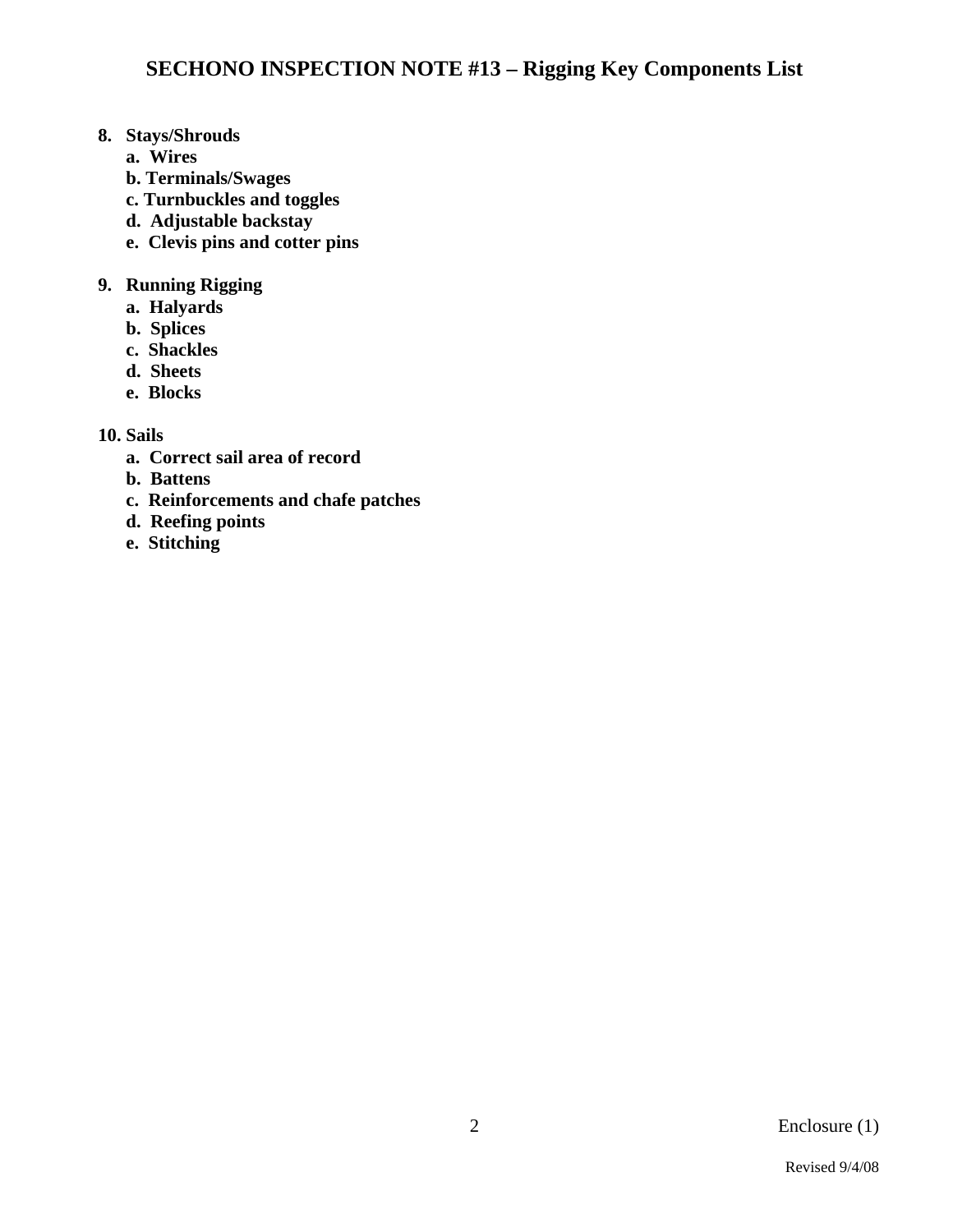### FILE  $\#$

*\_\_\_\_\_\_\_\_\_\_\_\_\_\_\_\_\_\_.* 

The following is a report of mast and rigging condition for the commercial passenger vessel\_\_\_\_\_\_, Official #\_\_\_\_\_\_ inspected by the undersigned beginning \_\_\_\_\_\_\_\_\_\_\_\_\_\_\_\_ and completed on \_\_\_\_\_\_\_\_\_\_\_\_\_\_\_\_\_\_\_\_. The inspections were conducted at  $\frac{1}{\sqrt{2}}$  at the request of  $\frac{1}{\sqrt{2}}$ , master of vessel.  $\frac{1}{\sqrt{2}}$ was also inspected under full sail during sea trials on \_\_\_\_\_\_\_\_\_\_\_\_\_\_ in brisk, \_\_\_\_knot winds off \_\_\_\_\_\_\_\_\_\_\_\_.

*This survey was originally requested to meet USCG Sector Honolulu requirements for mast and rigging inspections on sailpowered small passenger vessel inspected under 46 CFR Subchapter T per Sector Honolulu Inspection Note #13 dated* 

#### **The method of survey was conducted as follows:**

- $\triangleright$  Initial review of the rigging system design and installation
- $\triangleright$  The chain plates and their fastenings to the hulls were examined for wear or deficiencies.
- ¾ Original, re-used, hardware was **Dye Penetration Tested (DPT)** tested and inspected with magnification.
- $\triangleright$  The mast column and all shroud/stay connection fittings were examined from mast head to step
- ¾ The mast compression resistance load path was examined for indications of material or structural failure
- $\triangleright$  Running rigging systems were inspected for wear and proven for operation
- $\triangleright$  The mast and rigging systems were removed and disassembled for USCG inspection at ground level.
- $\triangleright$  Recommendations were made for replacement of various components and general maintenance work to be completed prior to the vessel returning to passenger service under sail
- $\triangleright$  Final sea trials under sail and rig tuning were conducted to complete this inspection.

#### **Notes on recommendations made for changes, corrections or up-grades to existing systems or structures:**

Any recommendations made are drawn directly from component manufacture recommendations, consult with the designer and or builder of the specific rig or recognized references on boat construction and or rigging including: Norman Skene-*Skene's Elements of Yacht Design;* Larsson & Eliasson-*Principles of Yacht Design;* Brian Toss-*Complete Rigger's Apprentice;* Henderson-*Understanding Rigs and Rigging; and NAVTECH – Rigging Service Guidelines .* 

# **Changes or corrections made, requiring USCG recognition and filing are highlighted as such**  (**NOTICE OF CHANGES/CORRECTIONS MADE FOR USCG RECORDS)**

# **VESSEL DESCRIPTION:** (example for illustration only)

is a purpose designed and built, motor/sailing, commercial passenger catamaran certificated by the Coast Guard to carry up to 49 passengers and up to 4 crew on a *"Limited Coastwise Route" not more than 20 miles from a harbor of safe refuge.* The vessel hull construction is \_\_\_\_\_\_\_\_\_\_\_\_\_\_\_\_\_\_\_\_\_\_\_\_\_\_\_\_\_\_\_\_\_\_\_\_\_\_\_\_\_\_\_\_\_\_\_\_\_\_\_\_\_\_\_\_\_\_\_\_\_\_\_\_\_\_\_\_\_\_\_\_\_\_\_\_\_\_\_\_\_\_\_\_

 $\Box$ 

# **RIGGING DESIGN DESCRIPTION:** (example for illustration only)

The rig is a marconi mainsail with twin headsails in a sloop configuration. The deck stepped mast is conventionally stayed, divided into 3 panels with two sets of (Ø aft rake) spreaders, laterally stayed with upper and intermediate shrouds and twin fore and aft lower shroud sets. Uppers and intermediates are "continuous" without terminations and nearly parallel to the mast from spreader tip to chain plate. Fore and aft staying is accomplished continuous twin back stays leading outboard to the aft hulls while twin head stays are secured (via a link plate) to split bridle legs leading to the foremost bows of the vessel.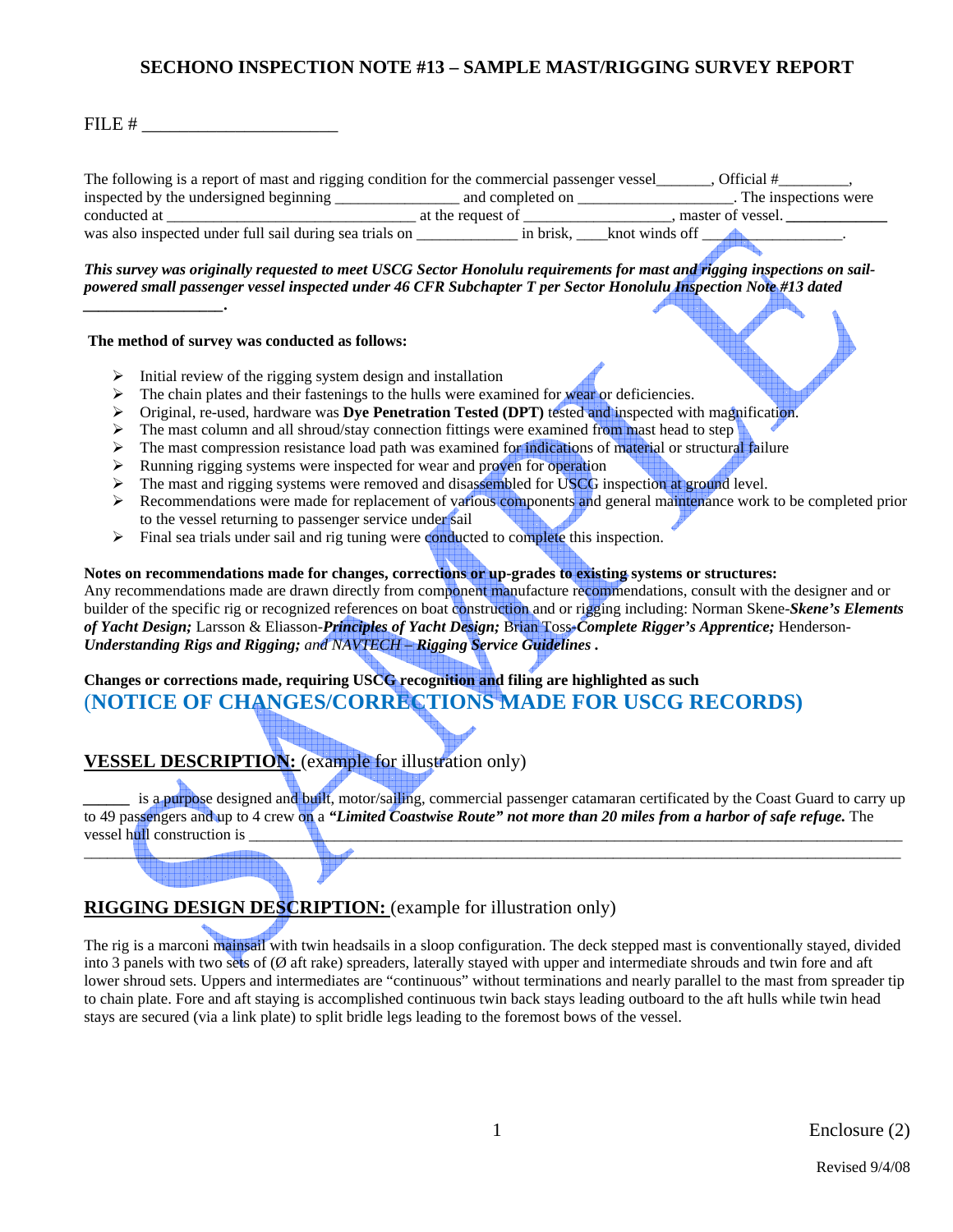# **GENERAL INFORMATION:**

| <b>FILE NUMBER:</b><br>RIGGING SURVEY PREPARED FOR: | $FILE \#$                                                         |  |  |
|-----------------------------------------------------|-------------------------------------------------------------------|--|--|
|                                                     | USCG required mast and rigging inspection                         |  |  |
|                                                     | passenger, aux/sail catamaran                                     |  |  |
|                                                     |                                                                   |  |  |
|                                                     |                                                                   |  |  |
| USCG CERTIFIED FOR:                                 | Near coastal passenger excursions, 49<br>passengers, up to 4 crew |  |  |
|                                                     |                                                                   |  |  |
|                                                     |                                                                   |  |  |
|                                                     |                                                                   |  |  |
|                                                     | Offshore, Waikiki (Ala Wai to Diamond Head)                       |  |  |
| ATTENDENT AT TIME OF SURVEYS AND SEA TRIALS         | Capt. ___________, Operations Manager                             |  |  |
|                                                     | " (from USCG documentation)                                       |  |  |
| PRIMARY PROPULSION                                  | Aux/sail, diesel twin screw                                       |  |  |
| GROSS TONNAGE                                       | 37                                                                |  |  |
| NET TONNAGE:                                        | 29                                                                |  |  |
| <b>SAIL AREA.</b>                                   | Not to exceed 1,646 sq ft per COI                                 |  |  |
|                                                     | #16710, August $2^{nd}$ , 1985                                    |  |  |
| MAST/RIGGING DESIGNER MANUFACTURER:                 | Unconfirmed,                                                      |  |  |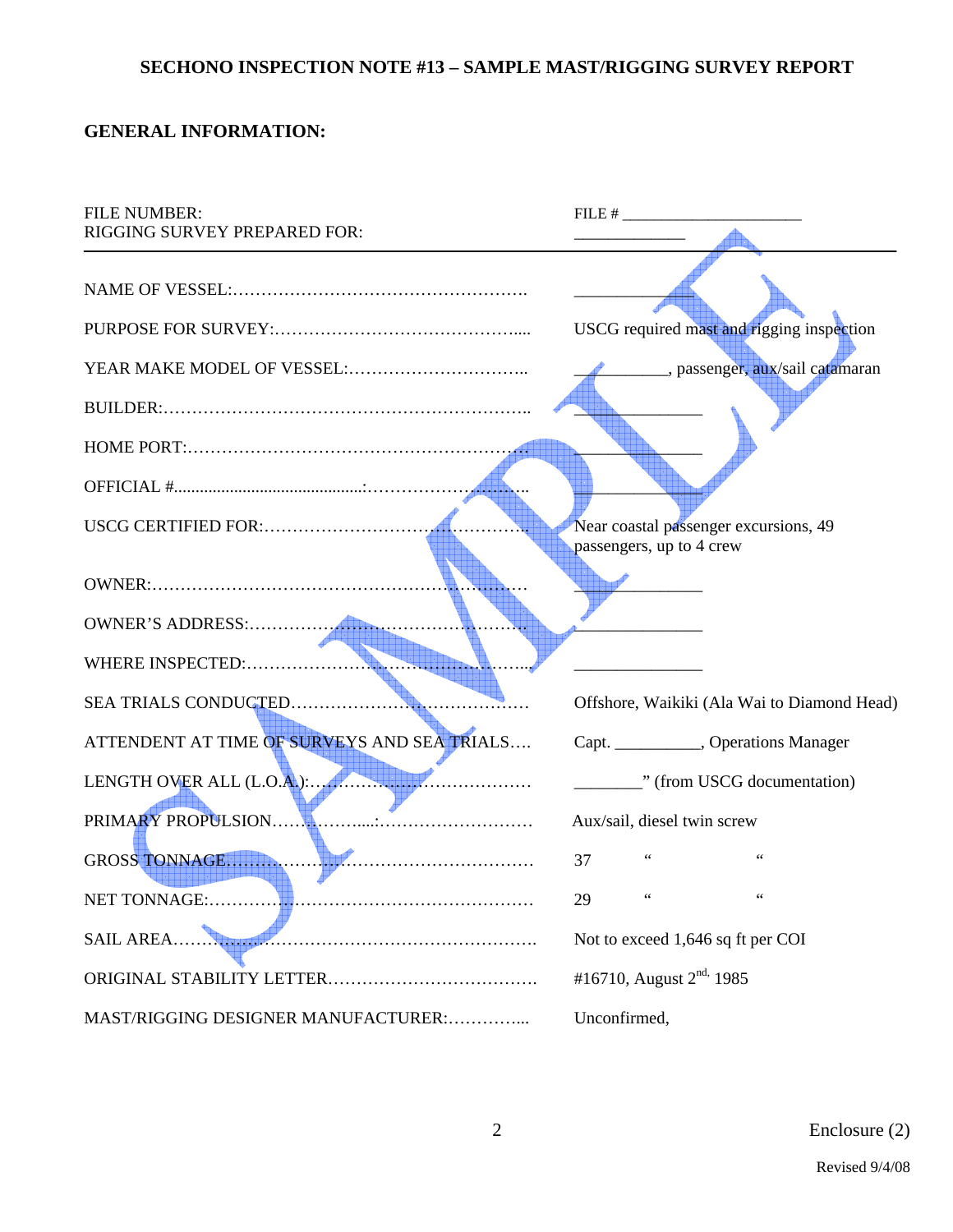# **STANDING RIGGING:** (example for illustration only)

#### **MAST COLUMN:**

# (**NOTICE OF CORRECTIONS MADE)**

Painted (white) , aluminum extrusion, 10" x 6.5",2 sections sleeved and mechanically fastened. The mast was removed for inspection (09/07) and re-rigging. *An area of corrosion, noted by Mr. Tim Wilcox (USCG) at the heel of the mast was cropped back to good metal per this surveyor's recommendations*. Inspection was performed on the entire column. Dye Penetrant Testing (DPT) was conducted on fitting welds at the mast head and in way of the tang through-bolts holes. Other areas of high loading or compression were closely examined with visual magnification

#### **SPREADERS/ SPREADER ROOTS:**

Twin, matching sets of foiled aluminum spreader struts are attached to mast column with dual, fore and aft, SS brackets at the spreader roots. Brackets are SS machine-screwed to the mast wall. The dissimilar metals appear adequately isolated with very limited areas of aluminum corrosion noted at/under the brackets. The condition of the brackets and the fastening were closely examined with no deficiencies noted. The shrouds run fair and vertical in line with the mast while the design of the spreader brackets ensure that the spreader to wire angle-bisects remain equal on both sets. Custom fittings on the spreader tips entrap the shrouds from escape.

#### **MAST STEP/PARTNERS:**

Compression loads are distributed to a deck-stepped, aluminum mast base. The compression load path below is through the primary, perpendicular, cross beam bulkhead (2 1/2" thick) laminated structure additionally supported by a fore and aft panel under the mast step which is "stack laminated" with additional panels laterally. On deck the mast heel saddles a well fastened, close fitting, aluminum step which was inspected for deterioration and or developing weld failures.

#### **BOOM AND GOOSENECK FITTINGS:**

The boom is one continuous extrusion of aluminum, painted white. An acceptable margin of wear was noted on the SS casting and pivot pins of the gooseneck and with the pivot rod into the boom. Parts were lubricated and cotter pin secured upon recommissioning. No internal purchases for out-haul or otherwise are employed here. 4 to 1mainsheet tackle is secured to the boom with a series of through bolted, SS, bails of adequate size.

# **CHAIN PLATES AND LINK PLATES**

# **UPPER AND INTERMEDIATE SHROUDS/ Deck level chain plates**  (**NOTICE OF CHANGES MADE FOR USCG RECORDS)**

Existing plates were reportedly original equipment. *Renewal was recommended with modification to increase metal gauge to 3/8 from 1/4 "per guidelines published in Skenes Elements of Yacht Design".* The previous, twin plates were also modified to a single plate from twin, continuous, 1/4 thick straps which were bolted into one another through the main beam bulkhead, with limited access to the fastenings. New (T-shaped) plates carry the upper and intermediate wires on a single plate and distribute the tensile loads across an equivalent surface area of the bulkhead. Location was unchanged. The new fastening schedule surpasses previous bearing capacities. Backing is adequately provided with 1/4" aluminum plate of the same outside dimensions as the T plate base (9" x 16"). Port and Starboard plates are correctly oriented to the shroud load path. *See photo page # 3* 

# **JIB BRIDLE PLATES 2:**

*Reportedly original,* stainless steel lugs welded to rectangular plates, fastened with 4 (each) 5/8" bolts, through the bow compression beam and into the solid, laminated, hardwood bow sections. Lug thickness of 1/2" meets standards for 7/8" pin and 1/2" wire. Welds were inspected with 15x magnification.

*NOTE, upon re-stepping the mast it was observed that the load paths of the bridles to the lugs are miss-oriented by a few degrees, especially on port. It is recommended that is corrected when the mast is next un-stepped for service and maintenance.* 

#### **JIB BRIDLE TANGS:**

These tangs join twin bridles to the bows and twin head stays link plate, reportedly replaced in 2004. Twin, sandwich type, tangs of 1/4, SS plate are used and drilled to accept 7/8 clevis pins on both ends. All tangs were DPT tested, inspected with magnification

Enclosure (2)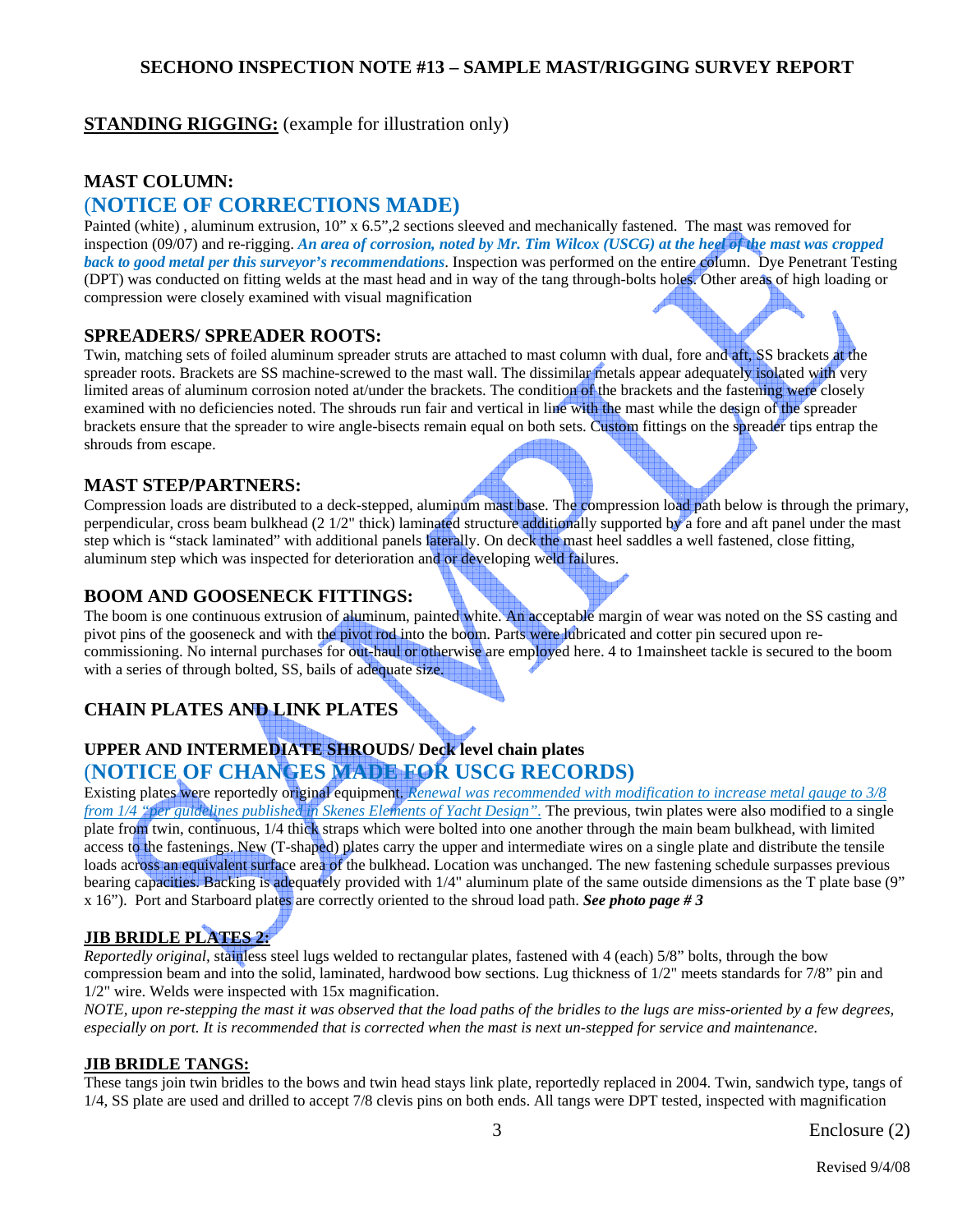(15 xs) and measured for elongation wear in clevis pin bores. Four of the eight 7/8 clevis pins are original. New pins are on order and should be installed upon receipt.

#### **FORWARD CROSS BEAM – JIB BRIDLES ATTACHMENT POINTS** (**NOTICE OF CHANGES MADE FOR USCG RECORDS)**

*This beam is an aluminum mast section with internal bracing, providing a mounting platform for jib bridles and pelican striker plates. Additionally providing a connecting point for longitudinal beams employed in the boarding ladder system. Upon recommendations, the cross beam was replaced with an equivalent section of aluminum mast column, of equivalent cord, depth and gauge*. This is a *recycled* mast section with internal reinforcement and bracing applied to the center span and end sections per original specifications. Fabrication and welding were professionally executed and visually inspected by the USCG and this surveyor. Re-fastening of the compression beam to the bows is achieved using 4, each, 18", 5/8, SS lag bolts which are epoxy bonded into the solid-wood bow sections. This bolting pattern also secures the jib bridle chain plates to the bows. *See page # 9*

### **HEAD STAY/BRIDLE LINK PLATE:**

# (**NOTICE OF CHANGES MADE FOR USCG RECORDS)**

Newly replaced (09/07*) upon surveyor's recommendations, sized-up from 3/8" thick SS to 1/2" SS, T316*, to meet standards *(Skene's*) for 7/8" pin & 1/2" bridle wires. Twin head stay wires are sized at 1/2 with 3/4 clevis pins*. See photo page # 10* 

#### **TWIN BACK STAYS CHAIN PLATES:**

*Reportedly replaced in 2004*. 1/4" thick by 1-5/8" wide, SS straps, bolted through reinforced hull sections near inboard transoms coupled with external SS backing straps of similar dimensions. Chain plates were MDP dye tested and inspected under magnification. (See COMMENTS in the following, lower shrouds section on plate gauge). The plates are adequately oriented to load path in both directions.

#### **FORE AND AFT LOWER SHROUDS CHAIN PLATES:**

*Reportedly replaced in 2004*. 1/4" thick by 1-5/8" thick straps bolted through cabin house and interior hull structure aft and internal hull structure forward. Chain plates were DPT tested and inspected under magnification.

COMMENTS: *The 5/8 pin w/ 3/8 wire sizes would typically call for 3/8 to 7/16 gauge plate. As the loads are split between the two, fore and aft lower shrouds, bearing on 1/4 gauge chain plates is marginally adequate in this case. The split back stays, with the same wire and pin size, are similar in that they also divide tensile load bearing on 1/4 thick plates. With the aft lower chain plates, the lead angle of the plates is poorly oriented to the load path of the shrouds in the lateral angle. It is recommended that all 6 of these chain plates are replaced with plates of 3/8 thick metal at the clevis pin bore and bent to the correct load path angle when the mast is next un-stepped from the vessel.* 

# **CHAIN PLATES AND LINK PLATES CONTINUED:**

# **FORWARD (PELICAN STRIKER) PLATE:**

*Reportedly original hardware*. 5/8 thick SS lugs welded to 1/4 SS plate, through bolted to forward perpendicular beam. Lugs and welds were DPT dye tested and inspected under magnification. This fitting is primarily engaged in suspending the forward compression beam with the pelican stay which joins the head stay link plate.

#### **Chain/link plate bore (elongation) measurements 09/07**

| Shroud/stay                 | $\sim$<br><b>Wire dia.</b> | Clevis pin dia. | Chain/link/plate/lug gauge | Load line elongation  |
|-----------------------------|----------------------------|-----------------|----------------------------|-----------------------|
| Upper/cap shroud            | 3/8                        | 5/8/0.6250      | 3/8                        | New, $\emptyset$ wear |
| Intermediate shroud         | 3/8                        | 5/8/0.6250      | 3/8                        | New, $\emptyset$ wear |
| Forward lower shroud        | 3/8                        | 5/8/.6250       | $\frac{1}{4}$              | .6400 averaged        |
| Aft lower shroud            | 3/8                        | 5/8/0.6250      | $\frac{1}{4}$              | .6450 averaged        |
| Jib bridle chain plate lugs | 1/2                        | 7/8/.8600       | $\frac{1}{2}$              | .8860                 |
| Jib bridle link plate       | 1/2                        | 7/8/.8600       | $\frac{1}{2}$              | New, $\emptyset$ wear |
| Pelican striker plate lug   | 3/8                        | 5/8/.6250       | 5/8                        | .6600                 |
| Back stays plates           | 3/8                        | 5/8/0.6250      | 1/4                        | .6500 averaged        |
| Twin headstay link plate    | 1/2                        | 3/4/7600        | 1/2                        | New, $\emptyset$ wear |

Enclosure (2)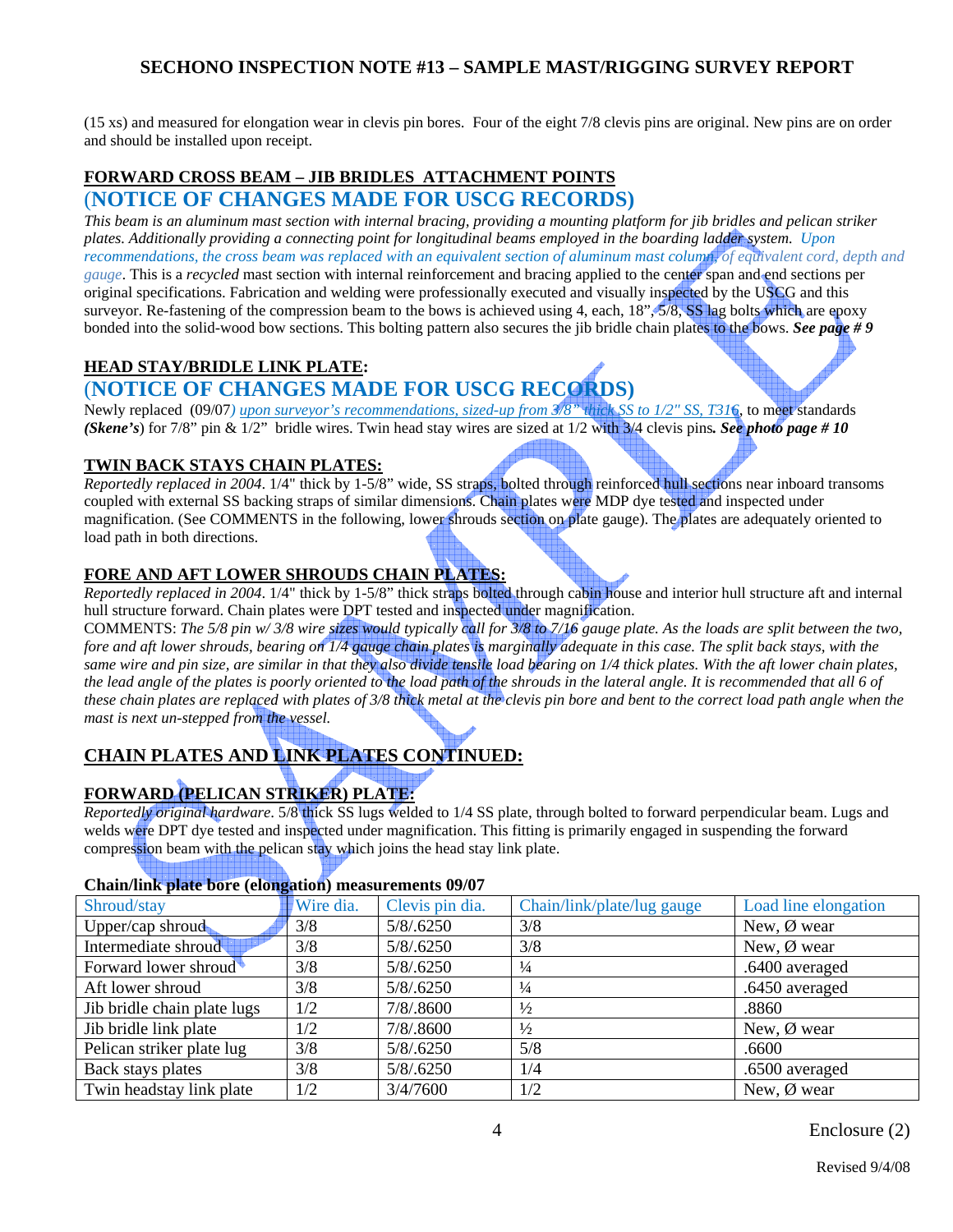# **CHAIN PLATES SUMMARY:**

The chain plate leads are well angled to the load paths in both planes except where stated otherwise above. Their mounting points, hull, cabin side, cross beam, etc were closely inspected for any indications of deterioration or structural deficiencies. Fasteners were inspected for corrosion, Restoration work was noted in the aft hulls where the back stay chain plates tie in to the hulls. The hull superstructure appears well preserved and fit to support anticipated rigging tension and mast compression loads.

### **TURNBUCKLES:**

All are open-barrel and toggle with chrome plated bronze barrels and 316 SS strap T-toggles. Turnbuckle studs are wire swage terminals. All 13 rigging turnbuckles were replaced (09/07).

# **TANGS AND ATTACHMENTS ALOFT:**

# (**NOTICE OF CHANGES MADE FOR USCG RECORDS)**

 **Upper/lower and intermediate shrouds:** Sandwich type, twin 3/16 thick, SS, dual tangs join the upper, intermediate and lower shrouds to the mast aloft. *Tangs were sized-up upon surveyors recommendation from 1/8 to 3/16 gauge SS to reach closer to standards for 5/8 pin with 3/8 wire loads (newly replaced 09/07)*. These tangs rest on the shoulders of 3/4 diameter, SS rod running laterally through the mast wall sections which are .250" thick. No compression tubes are employed here. *Original rod stock was 5/8 diameter, sized-up to 3/4 upon surveyor's recommendations and design.(newly replaced 09/07)* The protruding ends of the rods are threaded (not underneath the tangs) and secured with nuts held captive by cotter pins. Load path orientation of the tangs is as follows: Upper shrouds (correct) intermediate shrouds (approximately 5 degrees off load path but acceptable) lower shrouds (eyejaw toggles on the aft lowers accommodate the staying geometry discrepancies with the lowers which have a wider base angle than the uppers while they share a single set of tangs aloft, load angle is acceptable. *See photo page # 11.*

**HEADSTAY AND BACK STAY LUG-EYES:**<br><sup>34"</sup> aluminum stock welded to mast-head truck assembly. Lugs and welds were DPT tested and examined with 15x magnification. An acceptable margin of elongation-wear was measured and noted on the head and backstay lugs. These connection points are original (32 years old). No indications of weld failure, advanced wear or metal fatigue were noted under dye penetration and close examination; cyclic wear over 32 years will have an effect on the metal integrity. *See photo page # 11.*

# **MAST HEAD BACKSTAY SPLITTER:**

Twin backstays join a custom (reportedly built 2004) fitting of 1/4, SS, twin, triangular-plates. Twin 3/8 tangs are welded to these plates allowing connection to a single eye-jaw toggle which joins the masthead truck with 3/4 clevis pins. Welds were DPT tested and pin bores were measured for wear. An offset of the clevis pin holes on the fitting causes a minor wire deflection at the splitter. Replacement with a more appropriately designed fitting is recommended when the mast is next un-stepped from the vessel. *See photo page # 10.*

# **TWIN HEAD STAY SPLITTER PLATES:**

Twin, triangular 1/4, SS, plates, (reportedly replaced 2004) bored for 3/4 clevis pins join twin head stays to masthead truck via a single eye-jaw toggle. Full range of movement is provided for with this configuration. Plates were DPT tested and measured for wear.

# **WIRE ROPE, SHROUDS, STAYS AND BRIDLES:**

All 316, 1x19, SS wire rope newly replaced 09/09. Wire diameters named above in CHAIN PLATES table.

# **HALYARDS, SHEETS, TOPPING LIFT:**

Halyards replaced (09/07) with equivalent 9/16 braided line to 1/4 7 x 17 wire rope. Topping lift newly replaced (09/07) with equivalent plastic covered ¼, SS, wire rope. Twin jib halyards are freely suspended from the mast truck with Harken, 100mil turning blocks to accommodate 9/16 halyards. The main halyard runs through a single internal masthead sheave. All are correctly sized for service and were proven under sea trial for operation.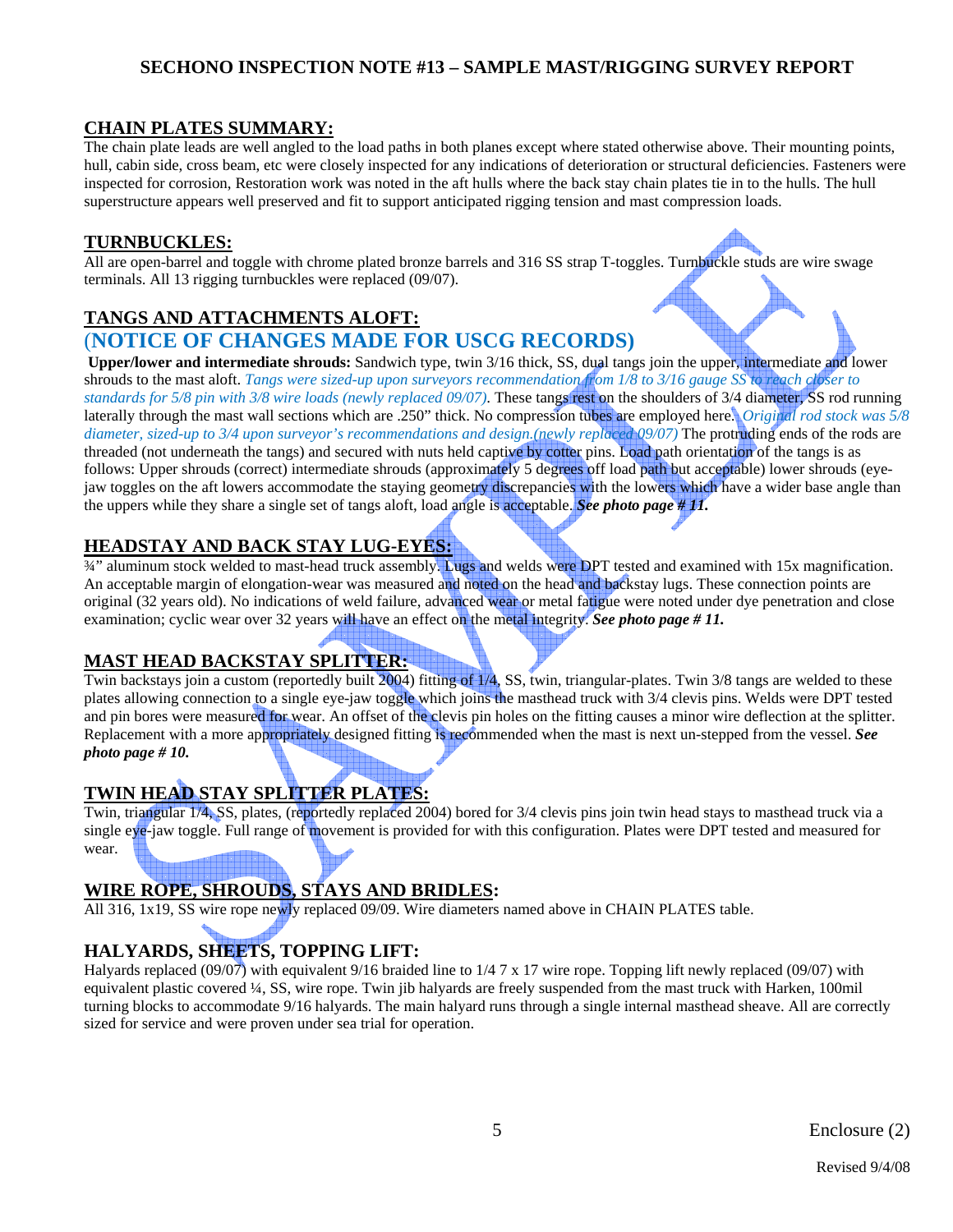# **SECHONO INSPECTION NOTE #13 – SAMPLE MAST/RIGGING SURVEY REPORT RUNNING RIGGING - DECK HARDWARE:**

Winch inventory as follows: Main sheet ( Harken, 32-2 speed ST, *self tailing*) Jib sheets, (2, Harken, 64-2 speed, ST) Halyards, (2, Barient, single speed, non-tailing on mast). All 5 winches appear well fastened and were proved serviceable upon sea trials. The halyard winches were not removed from the mast to inspect fastenings!

Sheets and running lines are all well lead through their running leads. Blocks and deck hardware appear adequately sized and secured for their service. No deficiencies were noted other than a worn topping lift which is a 2 part tackle on the boom needing replacement.

# **SUMMARY AND CONCLUSION:** (example for illustration only)

**has been effectively restored in terms of (her mast staying hardware only) as of \_\_\_\_\_\_\_\_\_\_\_\_\_. The scope of this survey report is comprehensive and should meet all criteria for determining "fitness for intended service" for this commercial passenger vessel operating within the limitations of her C.O.I. The recommendations for replacement or renewal of deck hardware should be tended to during the next, mast out, inspection cycle in 6 years. Other minor recommendations should be accomplished in a timely manner.** 

# Guidelines for mast and rigging inspection, maintenance and component replacement are drawn from recommendations made by NAVTEC RIGGING SOLUTIONS

# Including:

- Annual: comprehensive, *mast standing*, inspection of mast and rigging system with rigging slacked off, turnbuckles opened and lubricated and rigging tension re-tuned.
- $\triangleright$  Six year cycles: Mast removal and disassembly of all components for comprehensive inspection.
- $\triangleright$  Replacement of stainless fittings every 5 to 10 years for vessels operating in the tropics.
- ¾ General inspection of rigging equipment by vessel's crew several times per year.

#### Surveyor's recommendations include:

- > Monthly general inspections by crew using a check list tailored to the vessel's rigging systems.
- $\triangleright$  Weekly cleaning and thorough rinsing of all rigging hardware at deck level.
- $\triangleright$  Annual comprehensive inspection by qualified rigging surveyor which may include sea trials of the vessel under normal loading conditions in typical weather circumstances. To include, also: backing off rigging tension, removal of hardware where possible for inspection of chain plates, stem fittings, toggles, etc, updating of ship's (recommended) rigging maintenance log.
- ¾ Commercial vessels must be equipped with an **efficient** rigging cable cutting device. This device should be maintained in good operating condition and stored in an accessible location. Testing of such device with cable of equivalent dimension to the vessel's standing rigging should be practiced.
- $\triangleright$  Captain and crew should be trained and annually reviewed in: methods of safely going aloft, understanding and recognizing the early signs of hardware failure, proper rigging maintenance procedures, and appropriate response to rigging related emergencies or failures.

# **DISCLAIMER:** (optional and normally found in commercial third party survey)

This report is the unbiased perspective of the undersigned surveyor, *not to be considered a warranty or guarantee against mast or rigging failure either specified or implied.* All components named in this report were closely inspected by this surveyor exclusively.

**Note that: marine hardware (stainless steel and aluminum) failures can develop without visual indication. Therefore, diligent maintenance, proper use, frequent inspections and replacement of questionable or aged hardware are the best lines of defense against mast/rigging failures.** 

 $\overline{\phantom{a}}$  , and the contract of the contract of the contract of the contract of the contract of the contract of the contract of the contract of the contract of the contract of the contract of the contract of the contrac

Signature and Date of person or persons responsible for the rigging survey: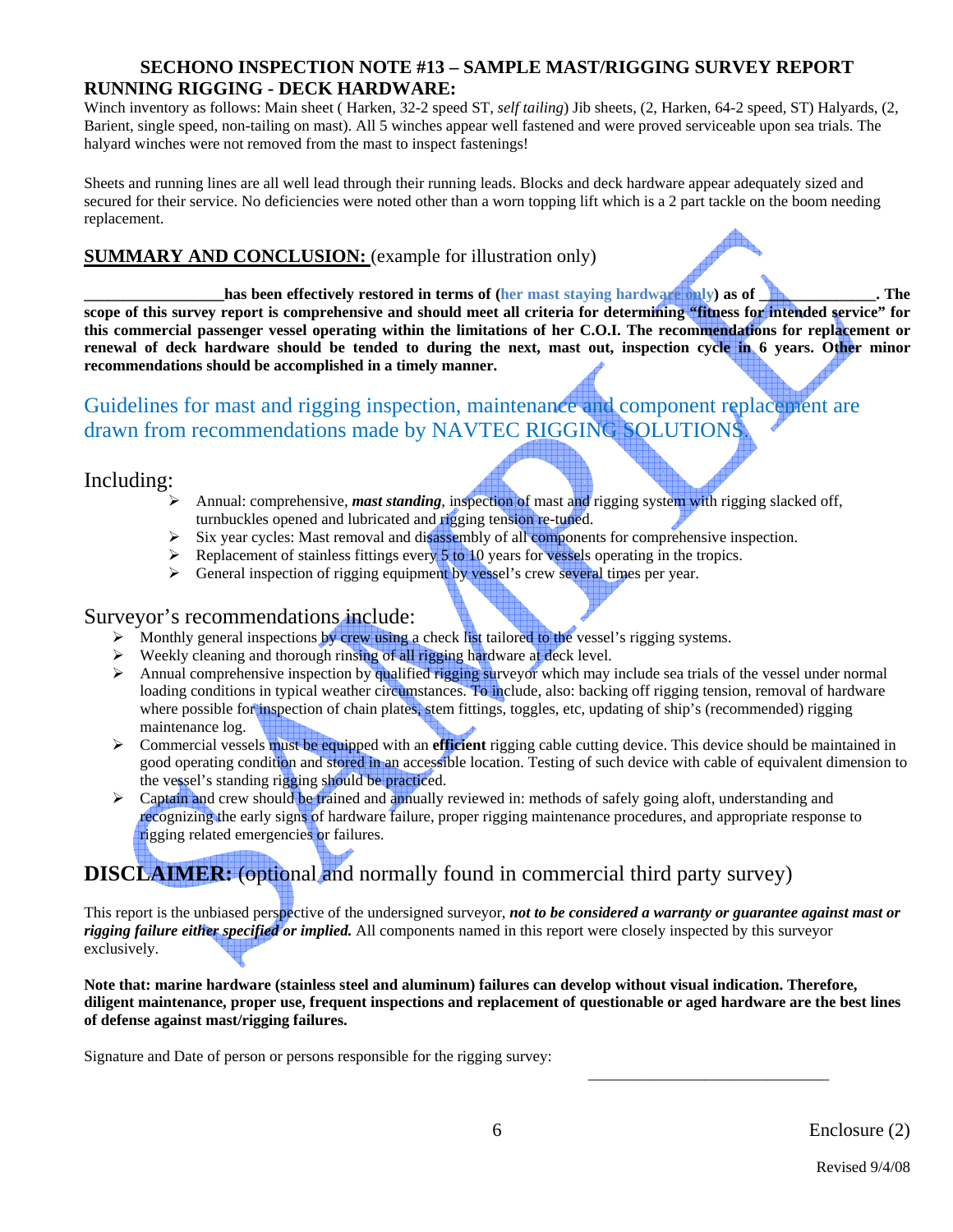# **SECHONO INSPECTION NOTE #13 – Cable End Fittings**

**Swaged Fittings**: Swaged fittings are cold pressed onto the cable with purpose built equipment that applies a specified pressure which results in a uniform compression to within a specified diameter range based on cable size. Swaging is a one time event.



Typical grade 316 swage eye to terminate stainless steel rigging wire. May also be fork end or combined with a toggle or turnbuckle.

*Check: Swaged fittings should always be straight and installed properly aligned with the rig. Evidence of bends, excessive corrosion, broken wire strands at the fitting entrance, fractures or elongation of the clevis pin hole are all cause for close-up inspection, NDT and or renewal.*

**Swageless Fittings**: Swageless fittings are mechanical fittings designed to be field assembled. Common trade names include Norseman, Sta-Lok and Hayne.



Typical swageless grade 316 threaded eye fitting with socket and renewable cone visible.

*Check*: *Evidence of excessive corrosion, water intrusion, fracture or improper assembly are all cause for disassembly, close-up inspection, NDT and or renewal. Cones should be replaced upon re-assembly. Refer to manufacturer's recommendations for details.* 

**Toggles:** These are used as universal joints and usually installed between chainplates or mast tangs and turnbuckles or end fittings to align fittings with the shrouds/stays to reduce fatigue.



Typical grade 316 Double Jaw Toggle.

*Check*: *Evidence of excessive corrosion, incorrectly sized or bent clevis pins; worn or oval pin holes; deteriorated, broken or missing cotter pins are all cause for disassembly, close-up inspection, NDT and or renewal.* 

Enclosure (3)